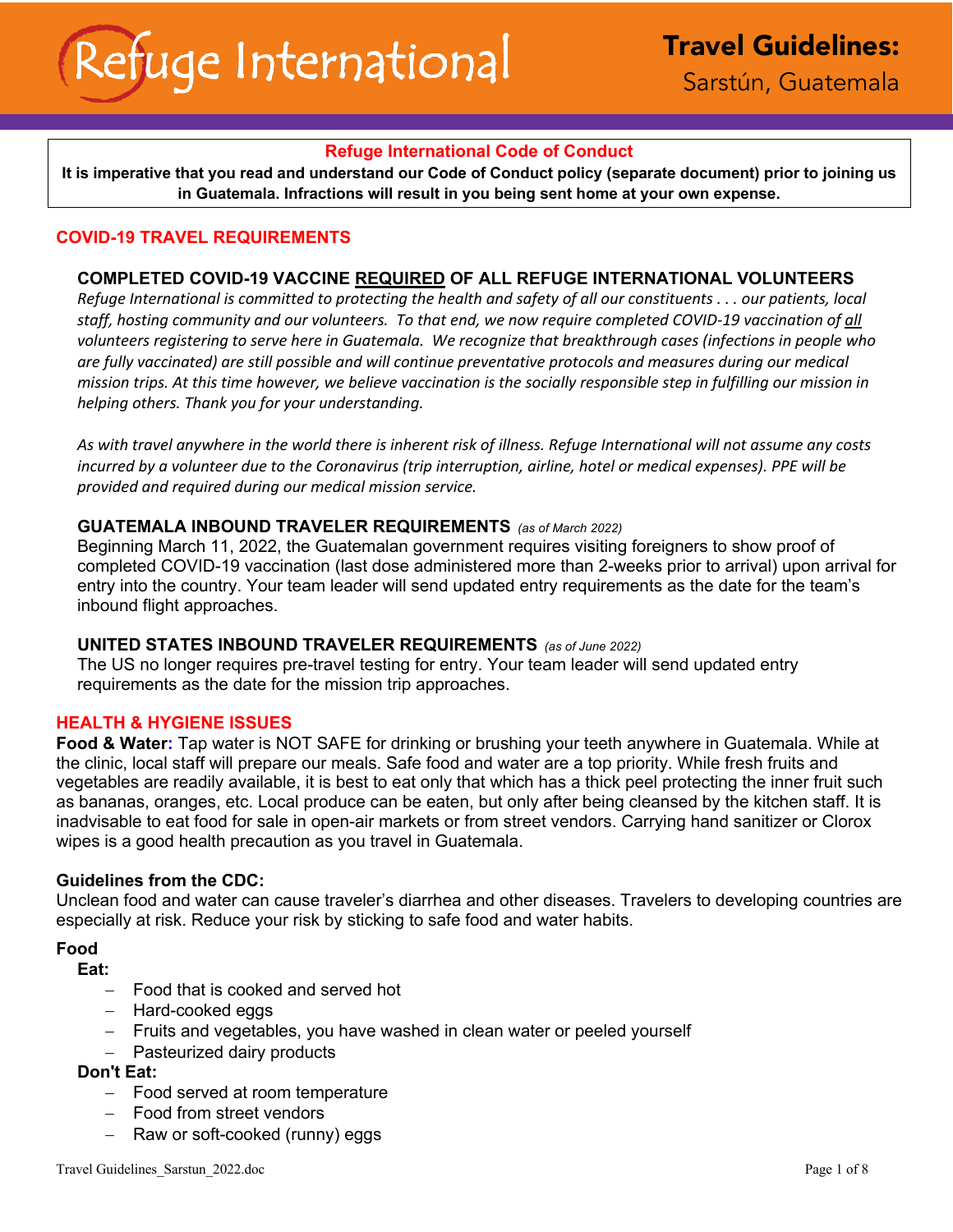- Raw or undercooked (rare) meat or fish
- Unwashed or unpeeled raw fruits and vegetables
- Condiments (such as salsa) made with fresh ingredients
- Salads
- Flavored ice or popsicles
- Unpasteurized dairy products
- " Bush meat" (monkeys, bats, or other wild game)

# **Beverages**

## **Drink:**

- Water, sodas, or sports drinks that are bottled and sealed (carbonated is safer)
- Water that has been purified/disinfected (boiled, filtered, treated)
- Ice made with bottled or purified water
- Hot coffee or tea
- Pasteurized milk

# **Don't Drink:**

- Tap or unfiltered well water
- Fountain drinks
- Ice made with tap or unfiltered well water
- Drinks made with tap or unfiltered well water (such as reconstituted juice)
- Unpasteurized milk

## **Bathing and Swimming**

Unclean water can also make you sick if you swallow or inhale it while bathing, showering, or swimming. Try not to get any water in your nose or mouth. In most areas, tap water is not safe for brushing your teeth, and you should use bottled water. People who are elderly or have weakened immune systems might want to stay away from areas where there is a lot of steam and water vapor that can be inhaled, such as showers and hot tubs.

**Malaria, Chikungunya, Dengue, and Zika:** Sarstun sits almost at sea level in a tropical/coastal region of Guatemala and precautions should be taken to avoid mosquito-borne illnesses such as dengue, chikungunya, zika and malaria. **Malarial Prophylaxis** is recommended for Guatemalan regions below 1,500 meters altitude. A mosquito repellant containing DEET should be used. You may also consider spraying your clothing with Permethrin, which should be done at home prior to packing for the trip.

**Typhoid Fever**: CDC recommends that travelers to Guatemala receive Typhoid vaccination.

**Tetanus Immunization**: Please be current with your tetanus booster. No cholera immunization is necessary at this time.

**Hepatitis A Immunization**: The series are recommended for everyone. Hepatitis A is transmitted through contaminated food and water.

**Hepatitis B Immunization**: This is also recommended for anyone likely to come in contact with blood or body fluids.

**Traveler's Diarrhea**: Please refer to the CDC's website for travelers. You will note that there are no recommendations for prophylaxis for traveler's diarrhea other than watching what you eat and drink. However, some sources recommend taking 2 Pepto Bismol tablets 4 times a day, while others recommend prophylactic antibiotics. For concerns, please contact your personal physician regarding this issue. Certainly, if anyone becomes ill, we will provide care in the clinic.

**Motion or Seasickness:** We have a long journey by small (private) bus and then by boat to get to Sarstun. If you suffer from motion or seasickness, please be sure to bring medication with you!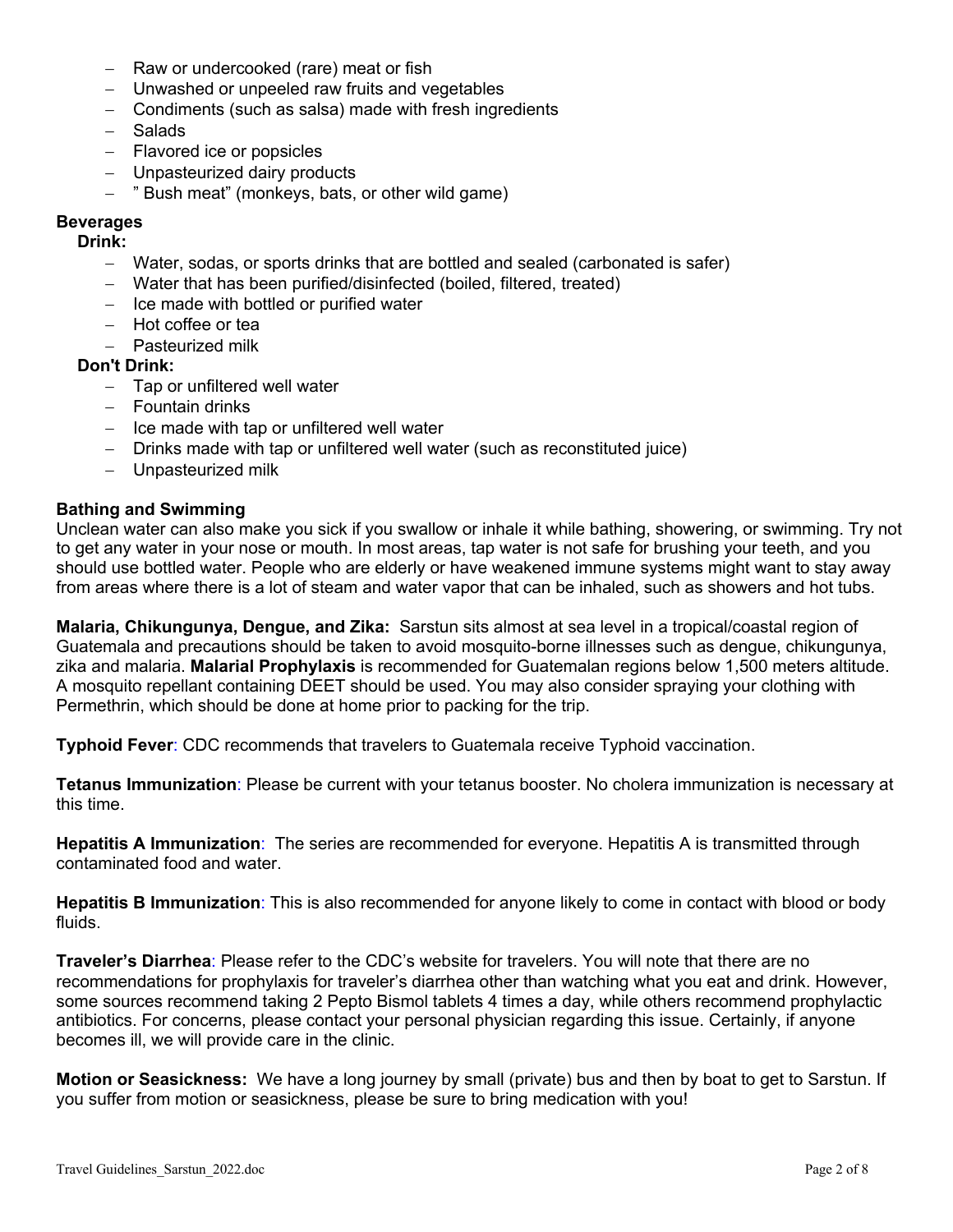**Hygiene**: **Nowhere in Guatemala can toilet paper be flushed down the toilet.** The septic systems are not capable of handling it and it will back up right away. **Always dispose of toilet tissue in the wastepaper basket.** 

# **PACKING**

# **Clothing**

*Refuge International medical mission t-shirts will be distributed prior to the trip and must be worn for arrival into Guatemala. These shirts help us to identify each other, as well as assist us getting through customs in Guatemala.*

During clinic hours, all volunteers wear scrubs. There are scrubs to borrow at the clinic in Sarstun, or you may bring your own. After clinic hours, most people continue to wear their scrubs, but if you choose to change, attire is casual, jeans, etc*.* No shorts are worn in the clinic, even after hours. Elsewhere in the country, out of respect for the local people and their culture, the following guidelines for dress are suggested. For all: no exposed armpits or thighs, no tight clothing. Slacks, jeans, casual shirts or t-shirts are fine for men. For women, clothing should be loose, skirts- below knees, pants baggy. If traveling in December, bring a light jacket or sweater; the weather can be cool, especially in the mornings and evenings. Otherwise, it is hot and hotter.

# **Luggage**

ONE carry-on, which must meet airline specifications, such as small roller, backpack, or small duffel is allowed. (Check with your airline for carry-on requirements). When going through security, travelers are only permitted one carry-on and ONE personal "bag", such as tote bag, purse or laptop case.

**All personal items that you will need for the week can be packed in your carry-on if you adhere to the essential packing list below and forgo non-essential items. You will be surprised how simply you can live!**

**One checked bag** should be reserved for medical supplies which are essential to our trip. Depending on your location and itinerary, we will delivery a Refuge International medical bag to you before checking in for your flight. If you decide to take an additional personal bag (besides your carry-on) you will be responsible for any additional charges associated with a second checked bag. If you are charged an airline fee for the medical bag you are carrying for Refuge International, please keep your receipt and we will reimburse you for this expense (note that the reimbursement amount is based on the charge for a "first" checked-bag).

*Because you will have limited personal packing space, these items will be provide for you at the clinic:*

- *One towel*
- *All bedding*
- *Scrubs (3 sets)*

# **Personal Packing List**

Be sure that your liquid items all fit in one, quart-size Ziploc bag.

**Clinicians: Please bring your own otoscopes, stethoscope and mini pulse-oximeter to use in your clinic room, as we do not have enough of these items to supply on-site.** 

**Anesthesia Providers: Please bring your own laryngoscope.**

- Mosquito Repellant
- Passport and color copy of your passport photo page
- Underwear
- Personal medications
- Closed-toe shoes for clinic
- Sweater or jacket (wear this on the plane to save packing space)
- Washcloth or scrubbie (even hotels do not have washcloths)
- Shower shoes/flip flops
- Good rain jacket or poncho
- Long-sleeved shirt (if you are cold-natured, to wear under scrubs)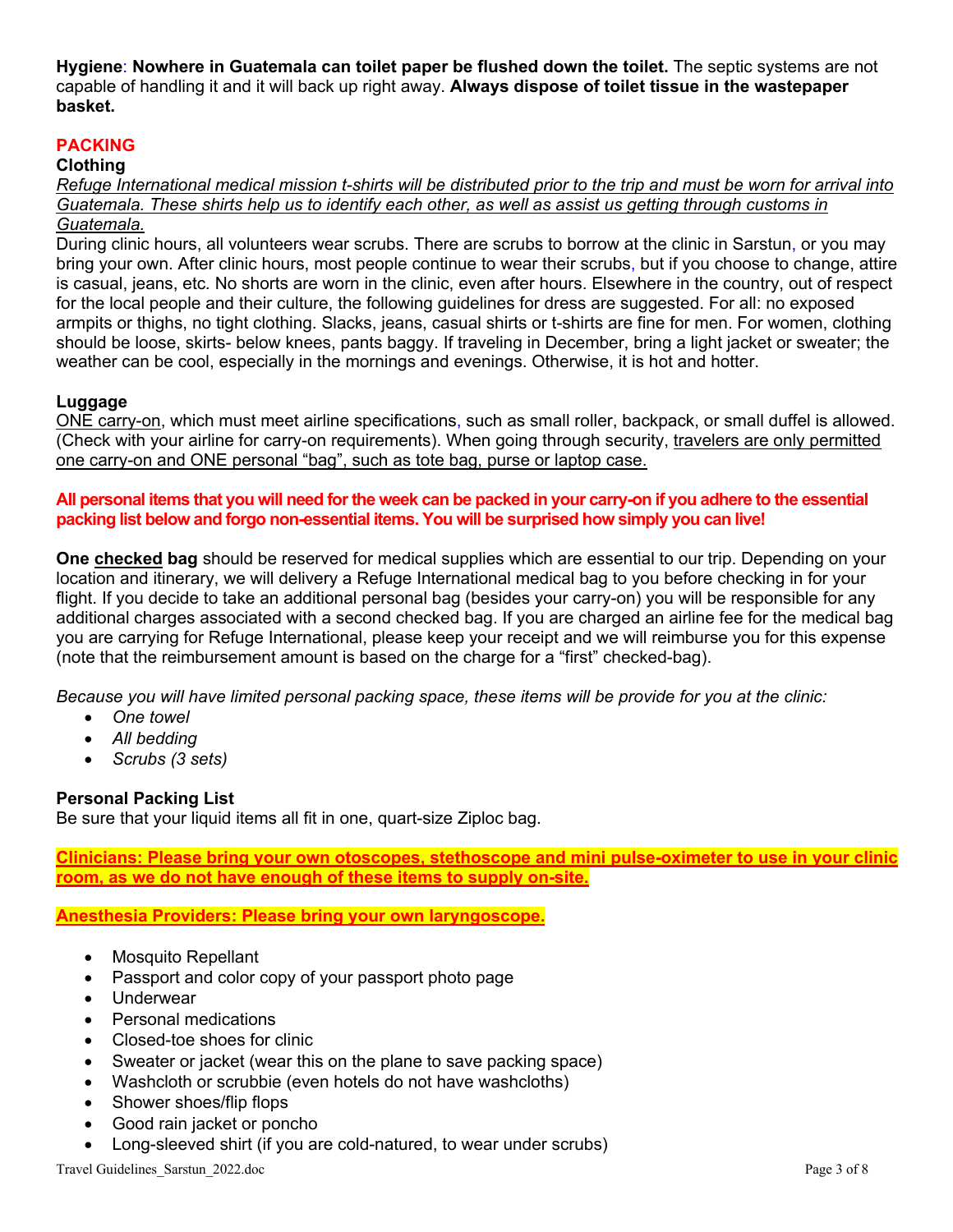- Swimsuit and sunscreen
- Hat
- 2-3 outfits for Antigua and travel home from Guatemala
- Reusable water bottle and travel coffee mug
- Camera
- Small flashlight/headlamp
- Book or magazine
- **Earplugs**
- Optional:
	- $\circ$  2 or 3 sets of scrubs if you do not want to wear those provided by the clinic
	- $\circ$  Individually-wrapped snacks you will be fed very well on trip, this is just in case you need something specific or extra.

PLEASE DO NOT WEAR ANY EXPENSIVE JEWELRY IN GUATEMALA. It might make you, or the group, a target for thieves.

## **Optional: Items for local residents**

These are good items to bring to the clinic: Toothbrushes, toothpaste, bath and hand soap (non-scented), shampoo, lotion, Chapstick, small jars (personal size) of Vaseline and washcloths. All items will be given out in clinic by the attending clinicians or in pre-op/post-op or pharmacy. **Nothing is to be given outside the hospital or in the courtyard.**

Refuge International supports indigenous schools in Guatemala. These schools are very remote and get very little attention. Their need for supplies and financial support is very acute. Should you feel the desire to help with education, here is a list of common school supplies that are always very much in need: pencils, crayons, spiral notebooks, markers, tape, construction paper, children's scissors, children's book in Spanish, flash cards, and rulers; also playground items such as balls.

### **MONEY**

The Quetzal is the currency of Guatemala. The exchange rate is about 7.5 Quetzals to one US dollar. Most volunteers don't spend any money while in Sarstun. Refuge International can exchange small amounts of up to \$5/person. You will need to bring money for meals and shopping while in Antigua. There are banks in Antigua, but you will find vendors in the market (and most stores) will accept US currency (in pristine condition). Bring small bills and you will not have to exchange money. Meals can range from \$5-\$30 a person in Antigua, depending on the restaurant. Many stores and restaurants will also accept Visa or MasterCard credit cards. Guatemalan textiles are incredible and inexpensive and make great souvenirs or gifts to take home. It is possible to spend a lot of money shopping. Guatemalan currency is very hard to exchange once outside Guatemala, so don't get more than you really need. You will need \$15 to \$40 (USD) cash for the airport shuttle from Antigua at the end of the week (depends on total number of passengers). (**IMPORTANT NOTE**: your US dollars MUST BE clean, unmarked, free from creases and tears. Think "fresh off the press"; this is no joke as Guatemalans will refuse a bill that has the slightest mark on it because their banks will not honor the bill.)

#### **HOUSING**

In Sarstun, we will be sleeping on the second floor of the clinic in a beautiful, open-air dorm-style area with communal bathrooms. Each bed has a mosquito net. If you are a light sleeper, bring good earplugs! There are showers (although not hot showers) and flush toilets. In the event we make an overnight village clinic visit, we'll sleep in a school or church building in that village.

#### **MEALS**

Meals are served in the home of Telma & Rafa Milian, which is right next to the clinic. Telma prepares our meals (with the help of a few local women). The food prepared is what the local people eat, lots of fish, beans, eggs and tortillas. We will have fresh fruit for most meals. Please be courteous to her and her family when in their home. The team will meet at 6:30-7:00am for breakfast and the morning meeting. Lunch is usually served from 11:30am-1:00pm, in shifts. Dinner will begin after clinic with most of the team eating together, usually around 6:30pm.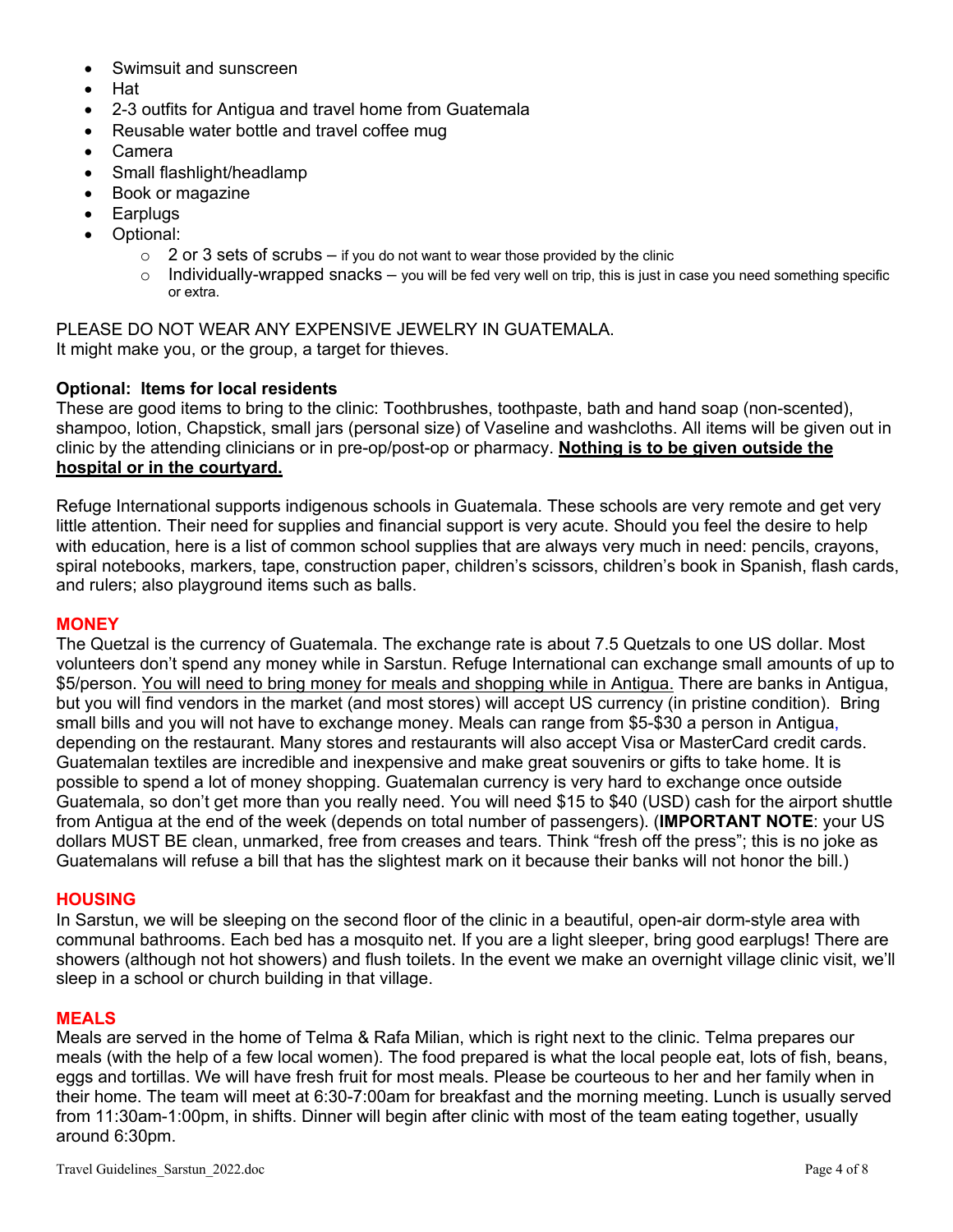# **Dietary Restrictions**

Basic food restrictions can be accommodated on trip: gluten-free is not a problem in this country as they use little gluten in their cooking and vegetarian options are available. Please inform the team leader of food allergies so that we can advise our cooking staff. If you have other restrictions, please let us know in advance and we will try our best to accommodate you (but you may need to bring your own food options, depending on your needs).

# **CLIMATE**

The temperatures can range from mid-70's at night to mid-90s during the day, with a possibility of rain (and when it rains in Sarstun it typically comes down in buckets). Usually a light fleece is good for early mornings or evenings (but really only necessary in December) and don't forget rain gear.

## **CONDUCT**

We will be working with local residents who reside in/around Sarstun. We will refrain from any conduct that might be viewed as immoral to the local people. While at the clinic the following rules are suggested:

- Absolutely no alcoholic beverages
- Please refrain from public displays of affection
- No profanity
- No open use of tobacco (we have a discreet smoking location)

# **CLINICA REGIONAL DE SARSTUN**

The Clinica Regional de Sarstun was built by Refuge International and Faith in Practice. It opened in December of 2007 and serves about 12,000 people living in the area, some of which live several hours (hike) from the Sarstun River. There are three full-time employees whose salaries are paid by Refuge International. They will be working in the clinic and are wonderful people, who have become like family members for us. Please take the time to get to know them!

**Zoila Gonzales:** lead nurse who works the clinic

**Jorge Paz:** a nurse who works at the clinic and does village outreach visits

**Rafael (Rafa) Milian:** Committee member, Ambulancha (ambulance boat) captain and oversees clinic maintenance

# SARSTUN HOSPITAL COMMITTEE:

**Pablo Castro Mendez:** President and does village outreach visits **Saul Castro:** Vice-President **Gaby Milian:** Treasurer and teacher at the local, public school **Telma Castro Milian:** Member; she also cooks for our teams (her tortillas are AMAZING!) and is Rafa's wife **Desiderio Cha Bolon:** Member and Q'eqchi (local Mayan dialect) translator **Marcos:** Member **Rosa Yaxcal:** Member **Marta Tiul:** Member

## **SAFETY**

At the end of the trip we will be spending time in the city of Antigua. Although we do feel this city is safe, you should use the same sensible precautions you would in any city:

- Do not go out alone at night.
- Always secure your wallet or purse. (*Under-clothing money carriers can be found at a variety of retailers like Target, Walmart or Amazon.com.)*
- Discreet use of your cell phone in public places (cell phones are the item most commonly stolen from travelers).
- Do not wear flashy or expensive jewelry.
- Always keep your passport locked in a hotel safe.
- Ask your team leader if you have any questions about safety issues.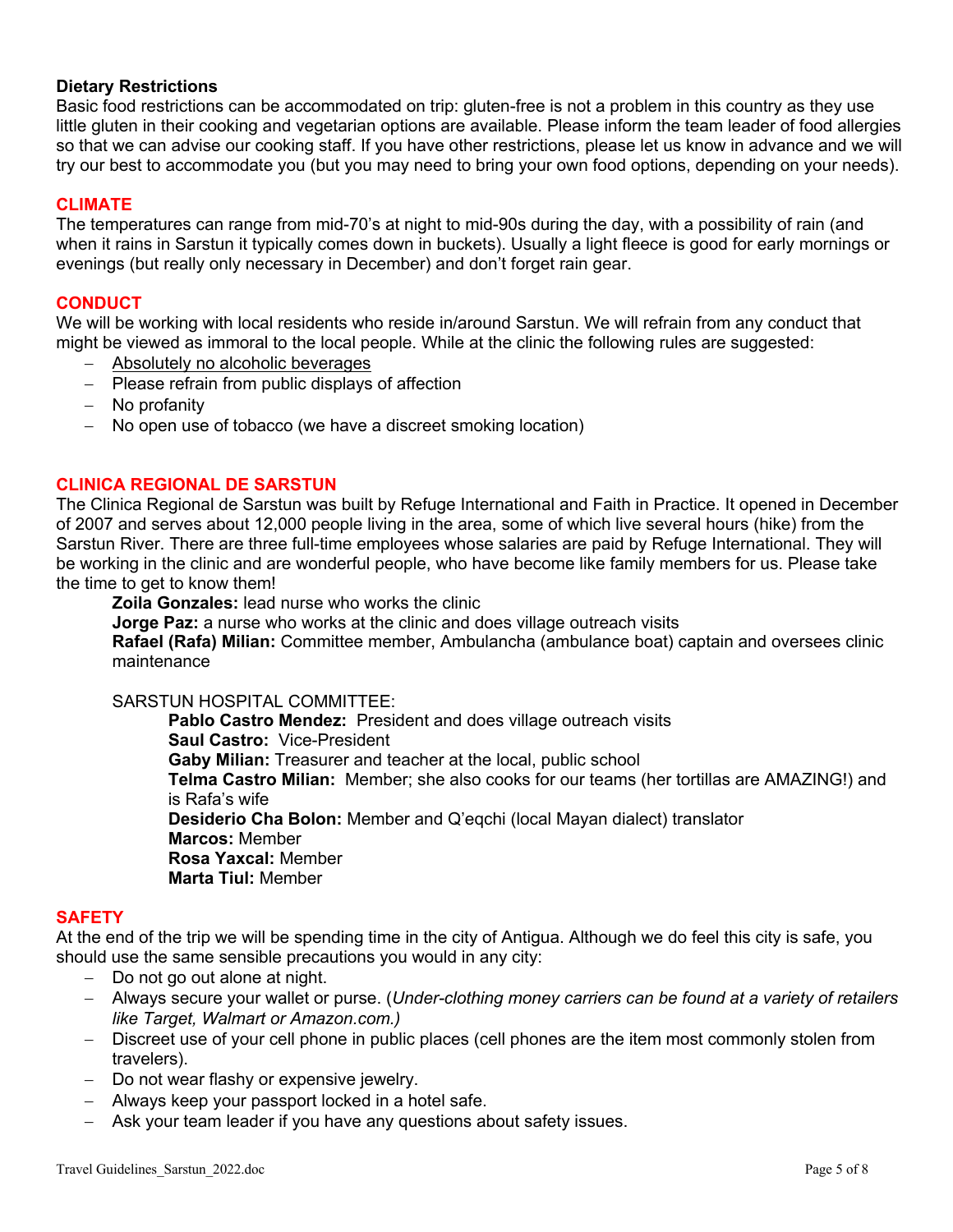Poverty is rampant in Guatemala, so the less you advertise affluence the less likely you are to attract unwanted attention. Do not do things to call attention to yourself or to your group.

# **ANTIGUA**

We will arrive Friday afternoon in the beautiful colonial city of Antigua. Once you arrive, your meals will be at your own expense as well as your shuttle to the airport (breakfast is included with your room at our hotel). The cost of this shuttle is \$15-\$40 (depending on number of people). Shuttle arrangements will be coordinated by your team leader. If you are staying an additional night at the hotel in Antigua, there is an additional cost of \$75 (non-refundable and arrangements must be made in advance).

You will need money for snacks, tipping (10% to waiters, \$1 a bag for luggage), meals in Antigua, your shuttle from Antigua to the airport and travel contingencies.

## **MISSION TRIP POLICIES**

- 1. Participants are registered for the trip after we have received the following:
	- a. Refuge International Application
	- b. Signed Waiver
	- c. \$200 deposit
- 2. Medical licensure copies are also required, but may be sent at a later date, if not available at the time of application.
- 3. Participants must be at least 16 years or older (those under age 18, must be accompanied by an adult).

The trip fee includes:

- Bus transportation (private) from the airport to Puerto Barrios (lunch provided)
- In-country travel insurance
- Overnight lodging and two meals in Puerto Barrios
- Round-trip boat transportation to the Sarstun clinic
- Lodging and Meals in Sarstun
- Local Translators
- Medical supplies and medications used during our service week
- Bus transportation (private) from Puerto Barrios to Antigua at the end of the week
- 1-night hotel lodging in Antigua (breakfast included)
- Your Medical Mission T-shirt

## **Flights**

You are responsible for booking your flights and airfare. For each mission trip there are designated team flights. You can find the information on our website or contact the Refuge International office. **Do not make flight reservations on other flights unless you have cleared this with the Team Leader!!** 

Anytime someone flies, there are some basics you should know. Airlines can "overbook" based on statistics that not everyone shows up for their scheduled flights. If a flight you are on is overbooked, the airlines usually will ask for "volunteers", those people who will take a voucher for a trip in the future and wait until the next flight (PLEASE do NOT volunteer to take a later flight!). If the need for seats are not met this way, there is a policy on who will be "bumped." If you happen to be bumped, the airline will let you know what your next flight will be plus what they will do for you such as meal and lodging vouchers. **Call the Refuge International office immediately with your new arrival information. We need to know as soon as possible if you are bumped from your flight!!**

"Missed connections" happen when there is a delay, which can be caused by weather, flight crew, security, a gate not available when the plane arrives, all sorts of uncontrollable events. If this happens, AND the missed connection is due to the airline adversity, they will take care of your meals and a place to stay until the next flight. If it is NOT the airline's responsibility, such as weather, they will help you find a place to stay but will not pay for it. **Allow money for contingencies**.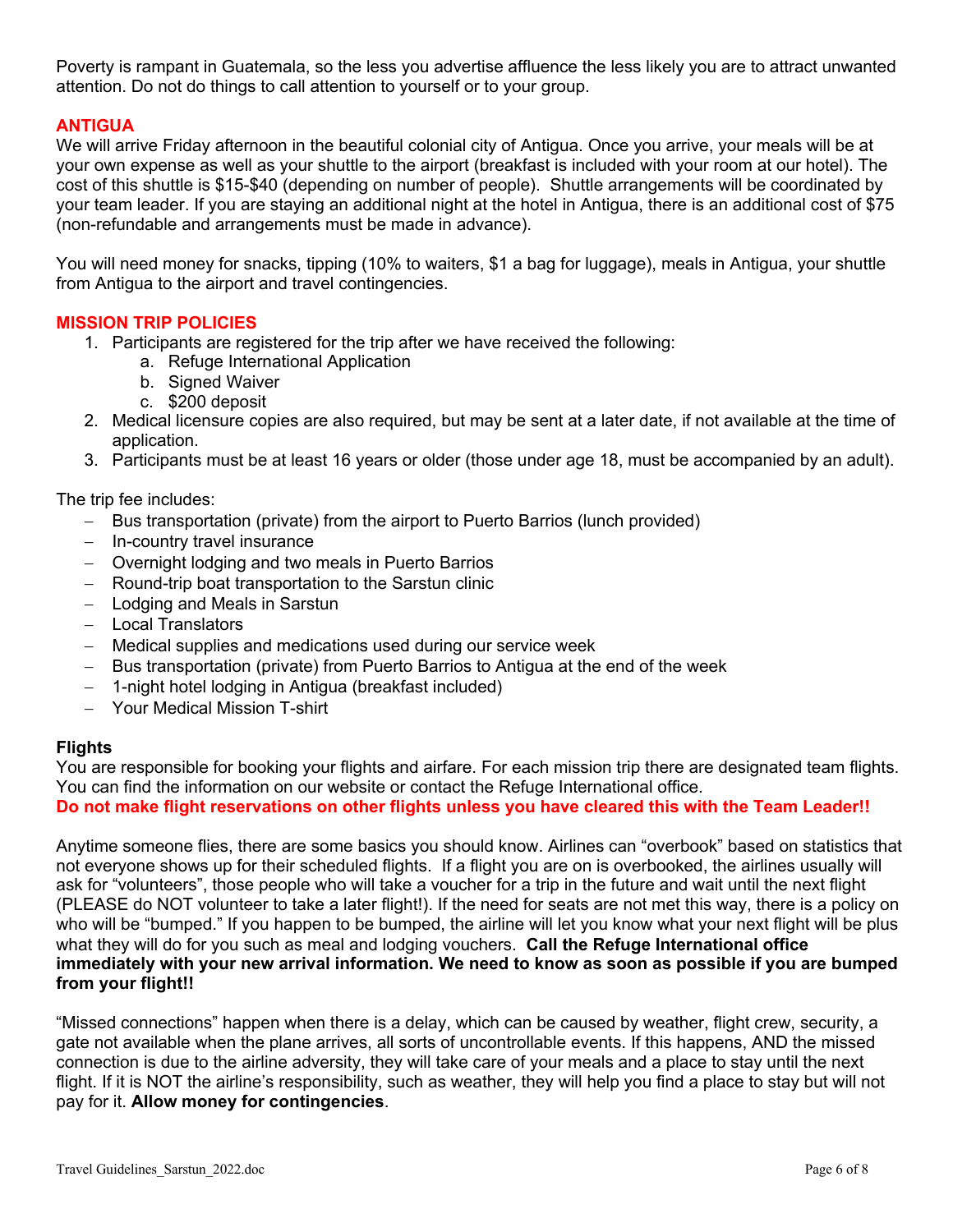"Cancelled flights" are usually created by weather or mechanical repairs to the plane. If a flight is cancelled, the counter agents or the 800# of your airline will try to "reroute" you to your destination. If they cannot get you on a flight, if it is something that is the airline's responsibility, such as a mechanical, they will usually provide lodging and meal vouchers. If it is weather or something out of their control, like a security issue, they will help to find lodging but will not pay for it. **Allow extra money, clothes, medicine, etc for travel contingencies.**

**PLEASE NOTE:** Due to the transportation logistics and distance to the Sarstun clinic, if you arrive later than the group we may be unable to accommodate separate transportation to the clinic. Therefore, it is imperative that you communicate with the team leader or executive director as soon as you are aware of any travel delays.

# **GUATEMALAN CONTINGENCIES**

If you decide to arrive in Guatemala before the team arrives or if you find yourself stranded because of a cancelled or delayed flight, be aware that Guatemala City is considered a dangerous city. Consider choosing a hotel near the airport that offers shuttle services. Some hotels we have used in the past are:

| Hotel Casa Veranda Guatemala     | 011-502-2411-4100 |
|----------------------------------|-------------------|
| Barceló Hotel Guatemala City     | 011-502-2378-4000 |
| Hilton Garden Inn Guatemala City | 011-502-2423-0909 |

**EMERGENCY NUMBERS** (Keep with you and give to your loved ones)

| Refuge International, US office            | 903-234-8660 (during normal business hours) |
|--------------------------------------------|---------------------------------------------|
| <b>Executive Director, Ginia Northcutt</b> | 903-237-9652 (nights and weekends)          |
| Director of Guatemala, Kimberly Johnson    | 011-502-4493-0447 (Guatemala)               |

Messages will be frequently checked during trips. Many US wireless carriers have service in Guatemala. Check with your carrier for availability and international rates.

# **GUATEMALA AND THE PEOPLE**

Guatemala is the most populous of the 7 Central American republics, with over 13.5 million inhabitants. There are basically two ethnic groups in Guatemala: the mestizos or Ladinos who are people of Spanish heritage, while the majority are people of Mayan descent. Repressive regimes, social conflict between the poorer Mayans and the better-off Ladinos and outside intervention resulted in a civil war that lasted over 36 years, killed over 200,000 people and left more than 50,000 people "missing". In 1996, a peace agreement was reached and the slow rebuilding of a civil society began.

Today, the per capita income of the people is less than \$1,200 per year, literacy rates are very low, infant mortality is high, access to medical care is limited and there is NO CLEAN WATER in the country (well, except for Sarstun!). Our part in the rebuilding of the Guatemalan society lies within these issues. We believe that everyone has the right to clean water and medical care. Our goal is to help the people of Guatemala achieve these rights through sustainable medical care and water programs.

The poverty in Guatemala is obvious, and you will want to help. The workers who live there best distribute gifts for children in the schools. Children will approach you begging in the street, or with items for sale, and you will find it hard to resist. Buying from them fosters the begging problem and encourages them not to be enrolled in school. The best approach is not to make eye contact, be firm, refuse the first time and walk away. Instead, buy goods from an adult vendor in a market.

Guatemalan vendors expect you to do a little bargaining as part of the social exchange of the purchase. The first price offered is not the actual price for the item. "Haggling" is as much a part of the selling process as the "pitch" is in the US. Expect it and take part in it; it's part of the fun of the experience.

It is inconsiderate to photograph the Guatemalan people without asking their permission first. Please ask their permission before taking a picture of anyone. Remember that many places we consider public, such as porches, courtyards, or the steps of a church are considered private. We encourage you to take as many photos as you like to document your time and experience as a Refuge International volunteer.